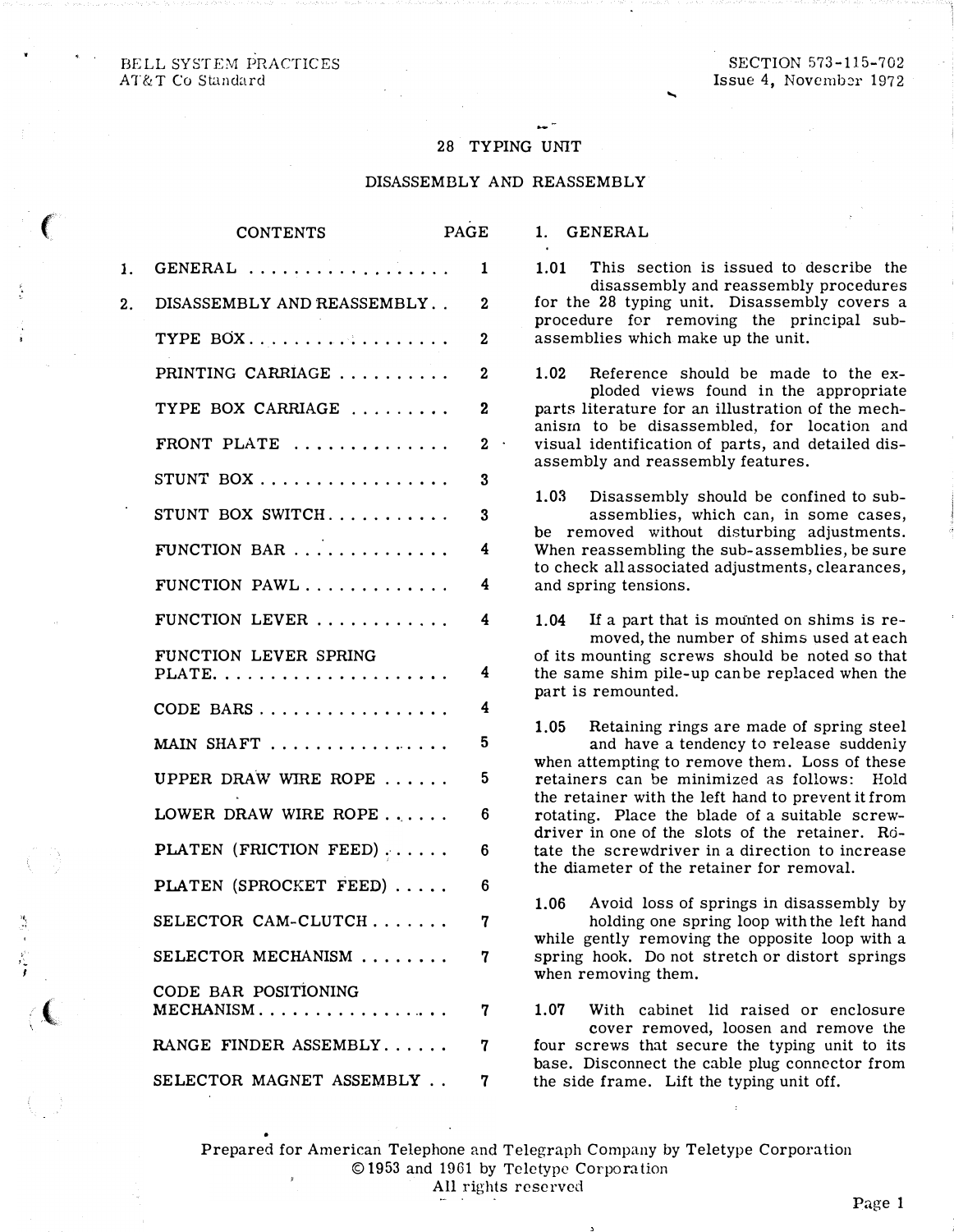#### SECTION 573-115-702

#### 2. DISASSEMBLY AND REASSEMBLY

2.01 When removing a sub-assembly from the unit, the procedure followed and the location from which parts are removed must be carefully noted so that reassembly can be done  $c$  ectly. Where no specific instructions are given for reassembly, reverse the procedure used in removing it.

## TYPE BOX

2.02 To Remove: Trip the type box latch to the right. Lift the right end of the type box upward to an angle of approximately 45 degrees and pull toward the right to disengage it from the left hand bearing stud.

2.03 To disassemble the type box for replacing type pallet or spring, proceed as follows:

(a) Remove both screws and nuts that secure the front plate to the rear plate assembly. Separate the two plates.

(b) Remove the spring from the pallet by compressing it slightly and pulling the formed end out of the slot in the pallet.

Note: This spring should be discarded once it has been removed from 1ts assembly.

(c) When installing the new spring, make certain that the formed end extends through the slot in the pallet.

(d) To reassemble the type box, line up the front plate with the rear plate assembly and draw the two plates together until the head of the pallet leaves the rear plate by approximately  $1/16$  inch. This may be accomplished by using two 6-40 screws (at least 11/32 inch long) and nuts in place of the two screws and nuts removed when disassembling, and tighten them only enough to hold the pallets as specified above. Do not clamp the plates together until all pallets have been moved into their correct position.

(e) Manipulate the pallets until they fall into their respective openings in the front plate. Press the plates together.

(f ) Replace the screws and nuts used in step (d) with screws and nuts removed in step (a).

 2.04 To Replace Type Box: Reverse the procedure used in removing it.

.....

C AUT ION: TO AVOID SPRINGING THE TYPE BOX LATCH, THE TYPE BOX SHOULD BE FIRMLY SEATED ON THE BEARING STUD AND THE POINT OF THE LATCH SHOULD BE PLACED IN THE NOTCH OF THE TYPE BOX PLATE BE-FORE MOVING THE LATCH TO ITS LOCKED POSITION.

## PRINTING CARRIAGE

2.05 To Remove: Loosen the two screws in the printing carriage clamp plate and dis-

engage the carriage from the upper draw-wire rope. Move the carriage to the left of its track and tilt the power part forward to disengage the rollers from the track.

2.06 To Replace: Make certain that the printing arm is correctly re-engaged with the printing track. Position the carriage clamp on the upper draw-wire rope for the correct printing carriage position as specified in the adjustment section.

#### T YPE BOX CARRIAGE

- 2.07 To Remove: Move the type box carriage to its extreme right hand position.
	- (a) Select any character in the bottom row of the type box and rotate the main shaft until the type box carriage is in the uppermost position.
	- (b) Remove the ribbon from the ribbon guide.
	- tc) Remove the retainer ring from the stud in the right hand end of the type box car-. riage link. Disengage the link from the carriage.

.. 1 تحمس

) .<br>.<br>مسيد .

• •

(d) Hold the ribbon guide forward and the right ribbon reverse lever back. Pull the carriage toward the right to disengage it from the carriage track.

## FRONT PLATE

2.08 To Remove: Manually move the type box carriage to the extreme right. Select any character in the bottom row of the type box and rotate the main shaft until the type box carriage is in its uppermost position.

(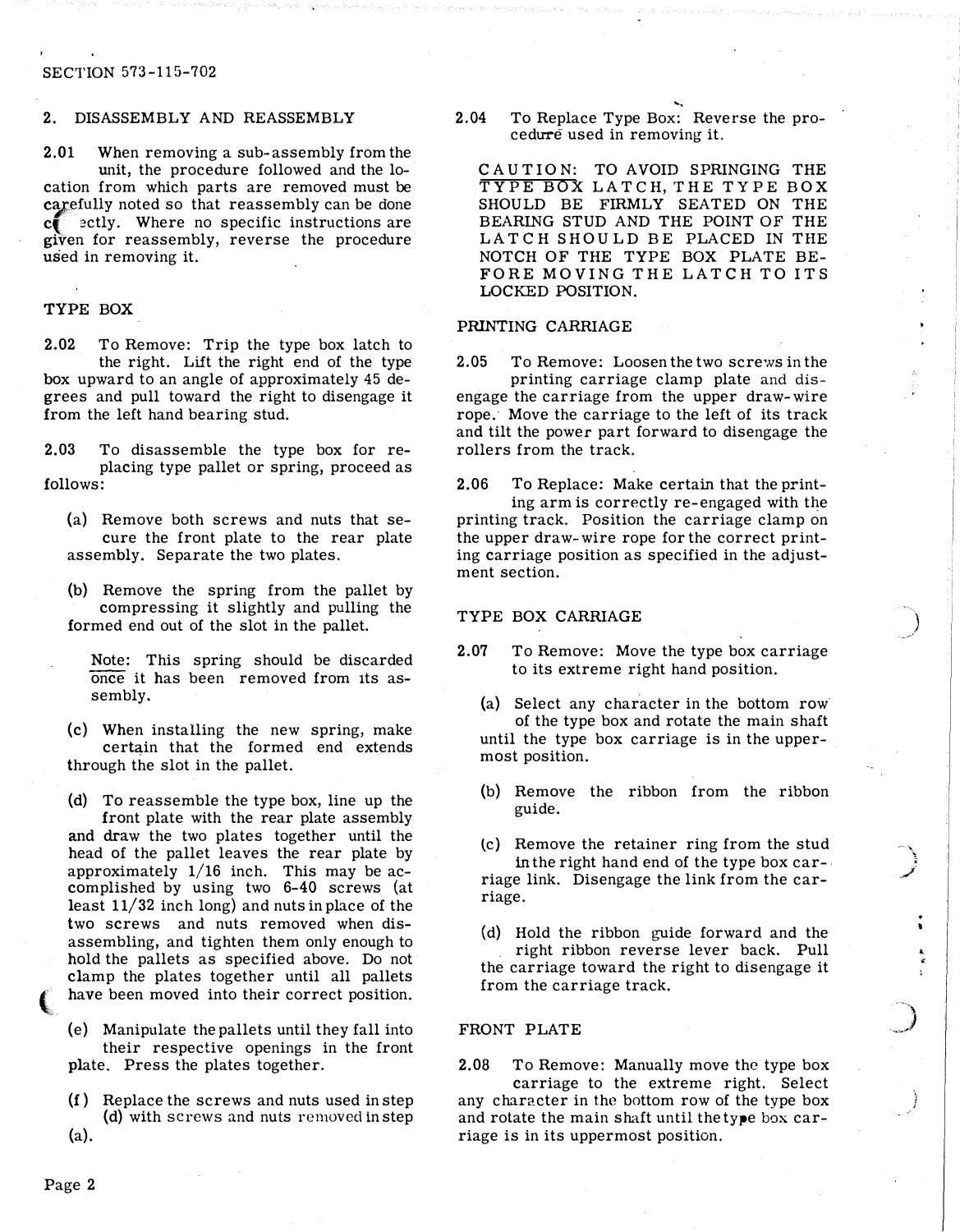(a) Remove the retainer ring from the type box carriage link right hand stud and disengage the link from the carriage. (See instructions for removing the link retainer in  $2.07(c)$ .)

(b) Remove the two screws which secure the main bail drive bracket to the rocker shaft.

(c) Remove the spacing shaft gear.

(d) Remove the four screws which secure the front plate assembly to the typing unit side frames.

(e) Pull the front plate assembly forward to disengage it from its connecting parts in the typing unit.

2.09 To Replace Front Plate: Make certain that the TP150770 and TP150771 code bar bell cranks, the TP152596 letters-figures shift slide, the TP152522 reversing slide shift lever, the TP150438 automatic CR-LF bell crank, if so equipped, and the TP152545 carriage return lever extension are properly engaged with their mating parts before tightening the front plate mounting screws.

2.10 Replace the spacing shaft gear. See Section 573-115-700 for adjustment on phasing the spacing gears.

## STUNT BOX

- 2.11 To Remove: The procedure for removing the stunt box is as follows:
	- (a) Remove.the TP151627 rear tie bar from the typing unit side frames.
	- (b) Remove the line feed function pawl stripper from the stripper blade.
	- (c) Remove the single-double line feed lever screw and disengage the lever from the notch in the stripper blade.

(d) The stripper blade is either removed or disengaged from the typing unit, depending upon the design.

 $(1)$  For earlier design: Hold the stripper blade toward the right side of the typing unit and unhook the stripper blade left hand arm from the blade. Pull the stripper blade toward the ieft side of the typing unit to disengage the stripper blade from

the right hand arm. Remove the stripper blade from the typing unit.

......

- (2) For later design: Loosen the screw and remove the retaining ring from the TP153291 camshaft drive arm. Slide the drive arm out of engagement with the stripper blade drive arm.
- (e) Remove the screws which secure the stunt box assembly in the typing unit.

 $(f)$  Lift the stunt box assembly upward to disengage it from its locating brackets and pull toward the rear to disengage all code bar forks from the code bars. Remove, if present, the contact assembly and cable clamp from the stunt box. Remove the stunt box.

Note: Proceed with 2.12 through 2.16 before replacing stunt box.

#### STUNT BOX SWITCH

2.12 To replace the contact arm in a stunt box switch, remove the two screws that hold the contact plate to the block.

- (a) Carefully unsolder the wire from the TP157889 contact arm spring. (It is not necessary to unsolder the contact arm spring wire from switches having the TP172591 contact spring.}
- (b) Remove the contact plate assembly from the- contact block.
- (c) Remove the contact arm(s) from the contact plate assembly.
	- (1) For earlier design: Slip the TP157889 contact arm spring from the contact plate.
	- (2) For later design: Slip the TP172591 contact arm spring out of engagement with the center lug of the section being replaced.
- (d) Place the new spring in position on the contact plate.
- (e) Before mounting the contact plate on the block, make sure the end of the spring rests on top of the formed-over portion of the contact clip. There should be some clearance between the low end of the spring (front) and the upper edge of the contact arm to avoid in-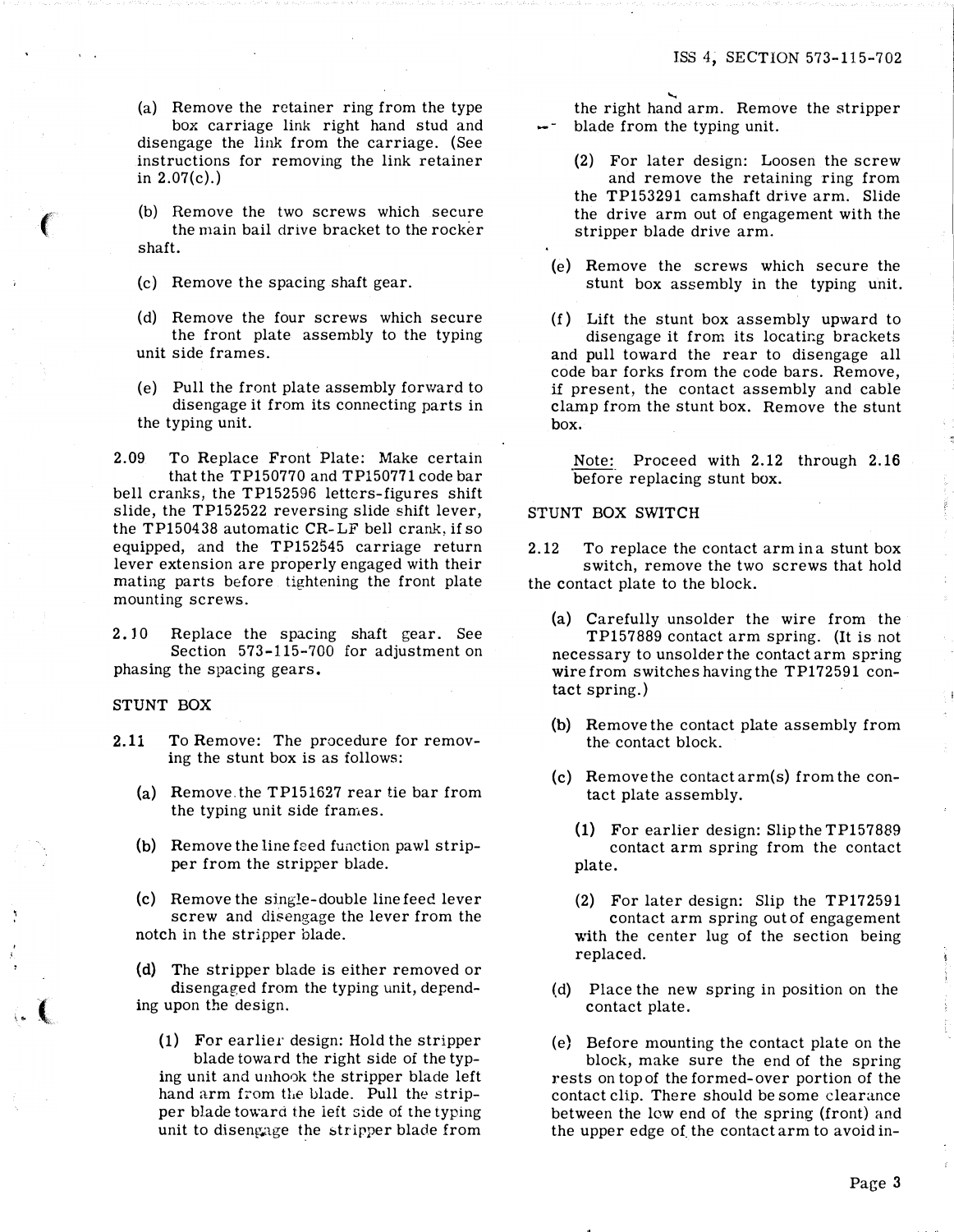## SECTION 573-115-702

.

terference with the normal movement of the contact arm.

- (f) Replace the contact plate assembly, with the contact arms removed, into the contact block. Mount the contact block in the re quired location with the two screws friction tight.
- (g) Carefully resolder any leads that may have been removed, being careful to avoid overheating.
- (h) Insert the pointed end of the contact arm, notch downward, between the bent up end of the spring and the formed-over portion of the contact clip. Push the arm into its operating position in the contact block.
- (i) Before tightening the contact plate screws, see Section 573-115-700 for adjusting information.

## FUNCTION BAR

- 2.13 To remove a function bar, first unhook the function bar spring.
	- (a) Hold the function bar toward the rear of the stunt box and disengage its function pawl from the function bar.
	- (b) Pull the function bar toward the front to remove it from the stunt box.

## FUNCTION PAWL

- 2.14 To remove a function pawl after the function bar has been removed:
	- (a) Remove the pawl spring.
	- (b) Hold associated function lever back.
	- (c) Remove the pawl from top of stunt box.

## FUNCTION LEVER

15 *<u>A</u>* To remove a function lever after the function bar and function pawl have been removed:

- (a) Remove the TP152889 shaft retajner plate.
- (b) Remove the TP150547 shaft nearest the front of the stunt box.

(c) Unhook the spring from the function lever and remove the lever through the top of the stunt box.

....

) ; /

)

` ,)

}

. t

)

., ,

#### FUNCTION LEVER SPRING PLATE

2.16 To remove a function lever spring plate or latch after the function bar, function pawl, and function lever have been removed:

- (a) Loosen the screws that fasten the three TP150689 guide blocks to the lower side of the guide bar.
- (b) Remove the spring from the TP152660 spring plate or TP154613 latch.
- (c) Pull downward on the function lever spring plate or latch to snap it out of engagement with the retainer shaft.
- 2.17 To replace the stunt box, push it forward in its guide rails to within  $1/8$  inch of its final position.

2.18 Manually disengage the function pawls from their function bars and push the stunt box assembly forward and downward until it is latched in place on its locating brackets.

2.19 Replace the stunt box mounting screws, receptacle, and selector magnet wires.

## CODE BARS

2.20 To unblock the suppression code bar, loosen the TP151152 screw that mounts the TP154650 code bar clip and the retaining plate to the left hand code bar guide bracket, and rotate the code bar clip up out of engagement with the suppression code bar. Tighten the TP151152 screw.

2.21 To Remove the Code Bar Assembly: First, remove the stunt box assembly and the front plate assembly as previously described.

(a) Remove the screws and lock washers which secure the code bar assembly to the side frame.

(b) Remove the TP150301 code bar shift bar retainer plate from the right hand code bar guide bracket.

(c) Unblock the suppression code bar as instructed in 2.20. Remove the TP152548 and TP152255 code bar shift bars and springs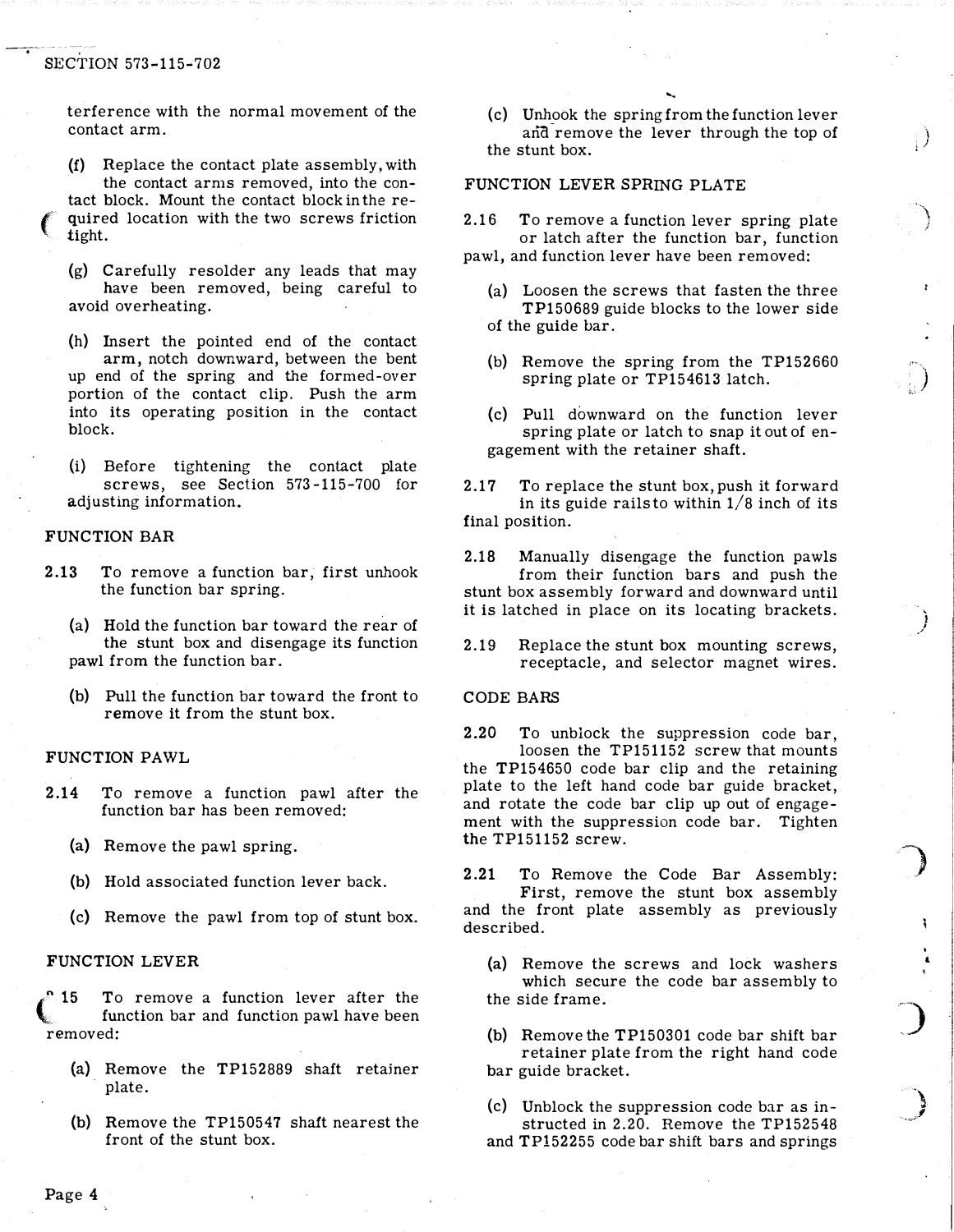from the code bars and pull the code bar assembly forward and to the left.

2.22 To Reinstall Code Bar Assembly: Reverse the procedure used in removing it, except do not tighten the mounting screws.

(a) Hook the short extension of the TP152257 spring in the spring hole of the code bar. The short extension of the spring should be hooked from the bottom of the code bar, and the long extension should be hooked over the top of the code bar shift bar.

(b) Loosen the TP151630 code bar assembly tie bar screws and hold the code bar guide brackets back and downward firmly against their locating surfaces on the side frame and tighten the four mounting screws.

(c) Tighten the two tie bar screws.

## MAIN SHAFT

: (

 $\left($ 

2.23 To Remove Main Shaft: The selector cam-clutch assembly must be removed. See 2.34.

- (a) Set the typing unit upside down.
- (b) Return the carriage to its left hand position.
- (c) Remove the screw that secures the spacing shaft in the spacing collar.
- (d) Remove the spacing shaft with gear.

(e) Remove the screw that secures the collar and the clamp to the right end of the main shaft.

- (f) Remove the TP152573 main shaft right hand bearing retainer plate.
- (g) Remove the TP150010 retainer plate at the TP150046 clutch bearing and remove the TP150244 link.

(h) Remove the two screws from the TP152537 main shaft left hand bearing clamp.

(i) Unhook the springs from the trip levers and latch levers associated with all clutches. Position the code bar clutch so that the low part of the clutch cam clears the spring arm on the cam follower. Unhook the code bar clutch cam follower spring.

- ).<br>(j) Remove the TP153300 function clutch) arm by removing two screws and retainer ring if present.
- (k) Unhook the spring from the TP153573 function bar reset bail.
- (1) Move the main shaft assembly toward the left to disengage the code bar clutch and function clutch links from their connecting pins.

(m) Lift the left end of the shaft assembly out of the side frame. Position the shaft so that the function clutch link passes the suppression assembly bracket, then remove the shaft assembly from the typing unit.

Note: Disassembly of the main shaft and clutch assemblies can be accomplished by referring to the exploded views contained in the appropriate parts literature. It should be noted, that when assembling clutches having cams and discs marked "0'' for identification, the marked side of the parts should face away from the clutch side of the assembly. Function and code bar clutches should have their driving links assembled so that the longer end of the hub faces away from the clutch side of the assembly.

2.24 To Reinstall Shaft Assembly: Reverse the procedure used in removing it. The line feed clutch spur gear should be positioned with its flat side toward the line feed clutch spacer and with the indentation in the gear toward the special washer between the gear and the main shaft ball bearing.

2.25 To phase the spacing gears, and remake the stripper blade drive cam position adjustment, refer to Section 573-115-700.

## UPPER DRAW WIRE ROPE

- 2.26 To Remove Upper Draw Wire Rope: Return the carriage to the left hand position.
	- (a) Loosen the nut on the front end of the spring drum stud. Operate the ratchet escapement lever to unwind the carriage return spring.

(b) Remove the upper draw wire rope from the clamp plate on the printing carriage, and the clamp on the oscillator rail slide.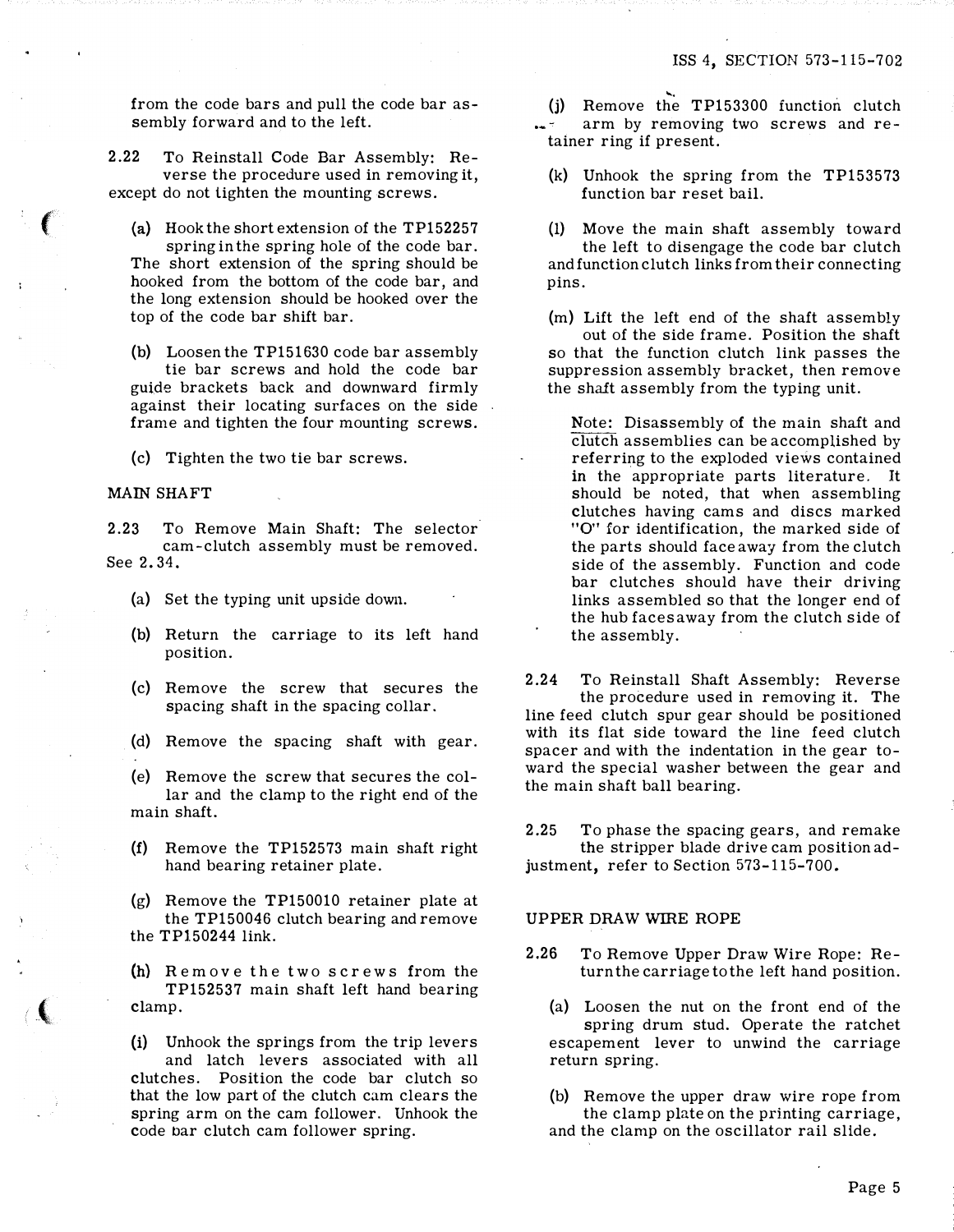## SECTION 573-115-702

- (c) Loosen the clamp screw that secures the upper draw wire rope to the spring drum. Remove the wire rope from the drum.
- (d) Remove the screw in the spacing drum<br>that secures the ends of the wire rope.  $\epsilon$  that secures the ends of the wire rope.<br>Lemove the rope from the drum.

## LOWER DRAW WIRE ROPE

2.27 To Remove Lower Draw Wire Rope: Remove the screw that secures the wire rope to the spacing drum. Remove the end of the rope from the drum.

- (a) After loosening the screws that secure the TP150796 margin indicator cam disc on the spring drum, position the disc to expose the lower draw wire rope mounting screw.
- (b) Remove the lower draw wire rope screw and rope from the spring drum.
- (c) Loosen the screws in the pulley bearing studs that mount draw wire rope pulleys and move the studs toward the center of the typing unit.

2.28 To Replace Draw Wire Rope: Make certain that the lower draw wire rope is in front of the upper draw wire rope in the track around the drums.

2.29 Adjust the position of the type box, the printing carriage, and the wire rope tension as specified in Section 573-115-700.

# PLATEN (FRICTION FEED)

- 2.30 To Remove Platen: Remove the line feed spur gear.
	- (a) Remove the TP150719 and TP150720 platen bearing retainers.
	- (b) Remove the TP152832 paper straightener shaft.
	- (c) Hold off the detent and lift the platen out of the side frame.

2.31 When replacing each platen bearing retainer, put its upper screw in first. Leave the screw slightly loose. Press the lower end of the retainer downward and hook it into the elongated hole in the side frame. Replace the lower screw. Tighten both screws.

## PLATEN (SPROCKET FEED)

- 2. 32 To Remove Platen: Remove the guide bracket assembly.
	- (a) Remove the spur gear from the left end.

....

- (b) Remove the TP150719 and TP150720 platen bearing retainers.
- (c) Hold off the detent bail and remove the platen.
- (d) Remove the sprocket hub assembly from the platen assembly.

�, l

.)

; }

)

- (e) Insert the TP153673 shaft tool into the hub and fasten it with the TP151346 screw.
- $(f)$  Remove the TP157286 clamp and TP153699 cam from the assembly.
- $\lq$  (g) Insert the hub into the TP153797 retaining tool.

Note: These tools must be used when disassembling the TP153700 platen hub in order to hold the spring loaded pins in place when the feed cam is replaced.

2. 33 To Replace Platen: Reverse the procedure used in removing it. When replacing the TP153686 right sleeve bearing, the chamfer side or side marked "0" must face the end of the shaft and the wide part placed toward the front of the unit. When replacing each platen bearing retainer, put its upper screw in first. Leave the screw slightly loose. Press the lower end of the retainer downward, and hook it into the elongated hole in the side frame. Replace the lower screw. Tighten both screws.

# SELECTOR CAM-CLUTCH

2. 34 To Remove Selector-Cam Clutch: Facing the right end of the typing unit, lift the TP152410 push lever reset bail from its cam, and move the push lever reset bail to the rear, latching it in the raised position on the push lever guide. Push the marking lock lever (and the blocked selector levers) to the left until the selector magnet armature latches the marking lock lever.

(a) Remove the screw which secures the selector clutch drum to the main shaft. Position the clutch cam disc so that the stop lug is in the uppermost position.

(